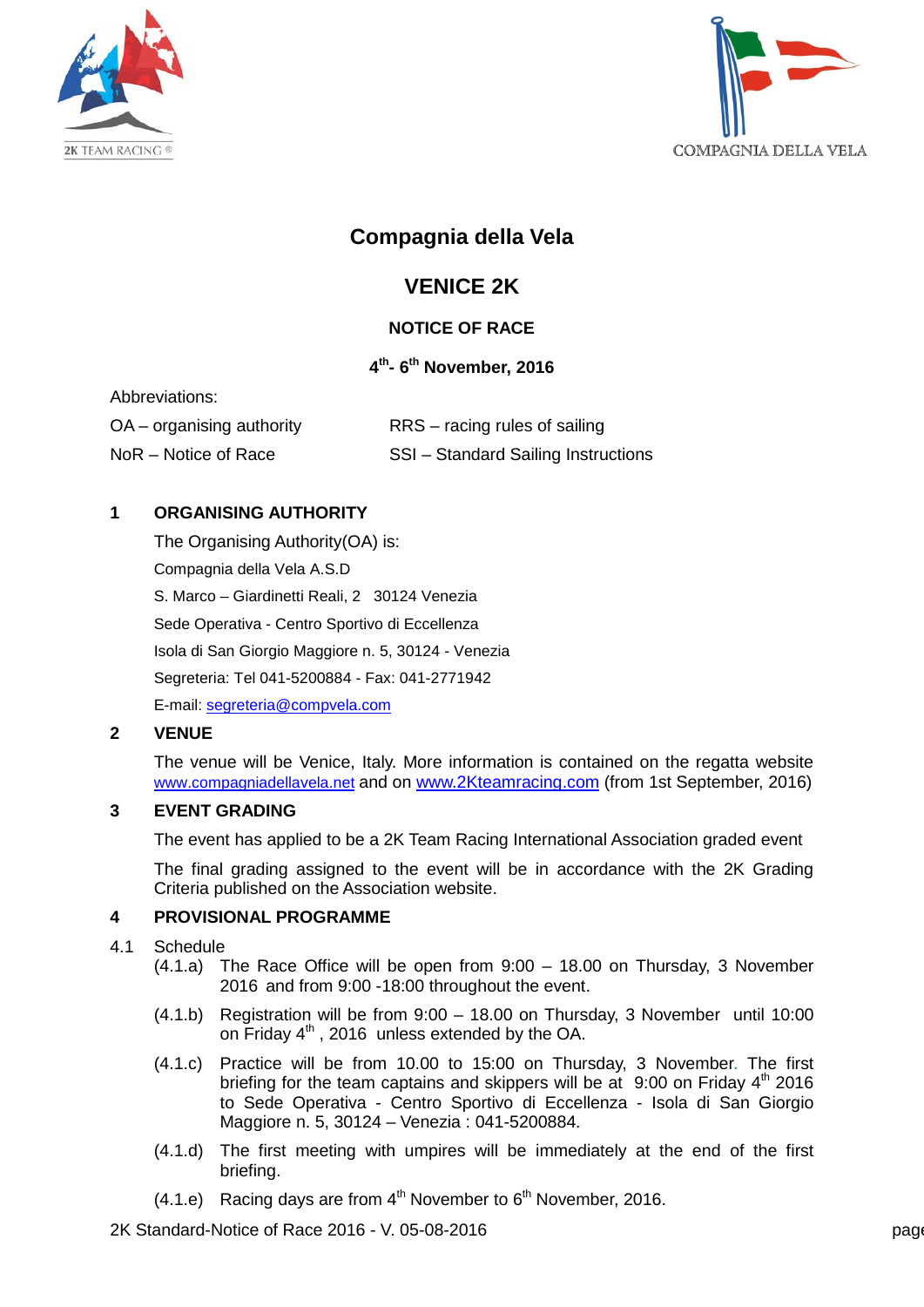



- (4.1.f) The time of the warning signal of the first race on Friday November  $4<sup>th</sup>$ , 2016, will be at 11:00 am.
- (4.1.g) The latest time for a warning signal on the last day of racing will be no later than 3:15 pm.
- (4.1.h) Prize Giving will take place shortly after the end of the last race.
- 4.2 Unless excused by the OA, attendance at the following is mandatory:
	- (4.2.a) First briefing for the team captains and skippers.
	- (4.2.b) Prize giving for the final teams.

### **5 TEAMS ELIGIBILITY.**

- 5.1 A maximum of eight teams will be invited. Only teams invited by the OA will be eligible to enter this event. One place is reserved for a team representing the host club. The remaining places will be allocated on a "first come first serve" basis.
- 5.2 All competitors shall meet the eligibility requirements of ISAF regulation 19.2.
- 5.3 All skippers shall obtain an ISAF Sailor ID by registering online at [www.sailing.org/isafsailor.](http://www.sailing.org/isafsailor) Skippers shall inform the OA of their ISAF Sailor ID at registration.

### **6 ENTRIES**

6.1 Entering

The team shall be entered on completion of registration, the payment of all fees and deposits and signing of the "Sailing Agreement". The entry fee and the damage deposit must be paid by bank transfer to the account of the 2K association. (See 14. INVITATIONS, for Bank details).

- 6.2 Entry Procedure
	- (6.2.a) The minimum number of teams needed to hold the event is eight. There is a strict maximum of eight teams..
	- $(6.2.b)$  The Closing Date for the event is August 31<sup>st</sup> 2016.
	- (6.2.c) If at 18:00 on the Closing Date the minimum number of teams have entered the event will proceed.
	- (6.2.d) If at 18:00 on the Closing Date there are insufficient entries the event will be cancelled, and the entry fee less any bank charges will be returned.
	- (6.2.e) If on the Closing Date the event is oversubscribed the Association will advise the team(s) concerned, these teams may request to be placed on a waiting list or have their entry fee (less bank charges) returned. All teams that have entered correctly and are not offered a place will have its entry fee (less any bank charges) refunded.
- 6.3 Entry Fee
	- $(6.3.a)$  A non-refundable entry fee of  $E$ 1250,00 shall be received on the bank account of the 2K Association before the Closing Date.
	- (6.3.b) The entry fee includes regatta organization, rental of the boats, technical assistance during the event, Gala dinner on the 5th November.
	- (6.3.c) The entry fee also includes the membership fee for the 2KTeam Racing International Association of €2 or £1.50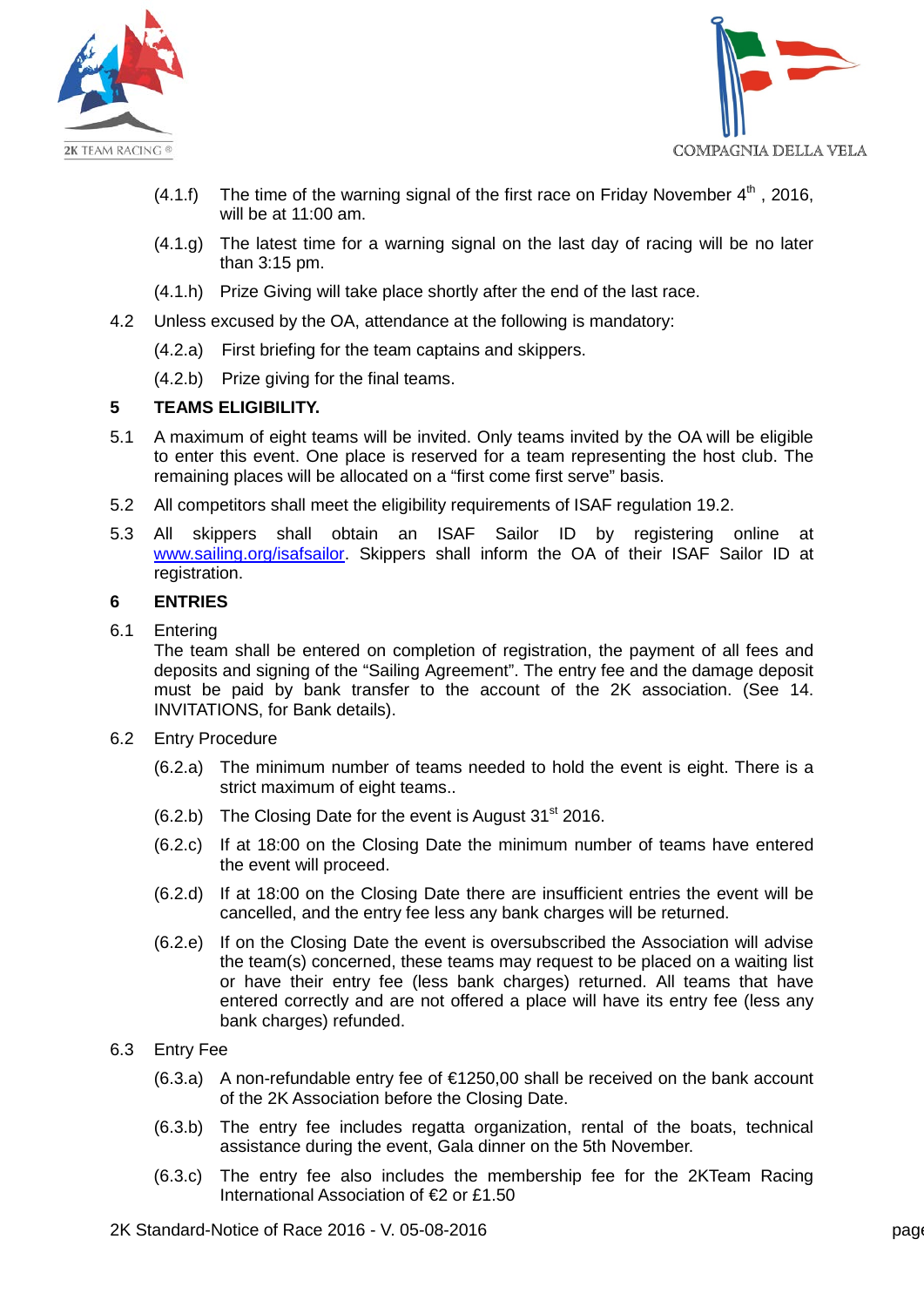



- 6.4 Withdrawal
	- (6.4.a) When a team accepts an invitation and later withdraws before the closing date, the entry fee (less any bank charges) will be returned.
	- (6.4.b) When a team accepts an invitation and later withdraws after the closing date, the entry fee will not be returned unless the team is able to find a replacement team that meets the requirements of this NOR.
- 6.5 Damage deposit
	- (6.5.a) An initial damage deposit of 1000  $\epsilon$  shall be received on the bank account of the 2K Association before registration unless extended by the OA.This deposit is the maximum payable by the team as a result of any one incident per boat.
	- (6.5.b) If a deduction from the damage deposit is decided by the OA, it may require that the deposit be restored to its original amount before the team will be permitted to continue in the event.
	- (6.5.c) Any remaining deposit after the event will be refunded within 10 days after the event.

#### 6.6 Sailing Agreement

A "Sailing Agreement" (see addendum A) shall be signed by each team at registration before going afloat

6.7 Insurance

All competitors are required to have adequate third party insurance.

# **7 RULES**

- 7.1 General
	- 7.1.a The event will be governed by the 'rules' as defined in the RRS, including Appendix D, Team Racing Rules,
	- 7.1.b The 2K Team Racing International Association Standard Sailing Instructions (SSI) will apply. These change some rules in the RRS; they are available on the 2K Team Racing website (2Kteamracing.com) and at registration.
	- 7.1.c The rules for Handling Boats (SSI Addendum A) will apply and will also apply to any practice sailing and sponsor races. Class Rules will not apply.
	- 7.1.d Any prescriptions of the national authority that will apply shall be posted on the official notice board.
	- 7.1.e The right of appeal will be denied in accordance with RRS 70.5 (a).
	- 7.1.f All races will be umpired.
	- 7.1.g The bylaws of the Compagnia della Vela Venezia, which can be seen on its website at [www.compagniadellavela.net,](http://www.compagniadellavela.net/) shall apply to all participants.

# **8 BOATS AND SAILS**

8.1 The event will be sailed in Elan 210 type boats.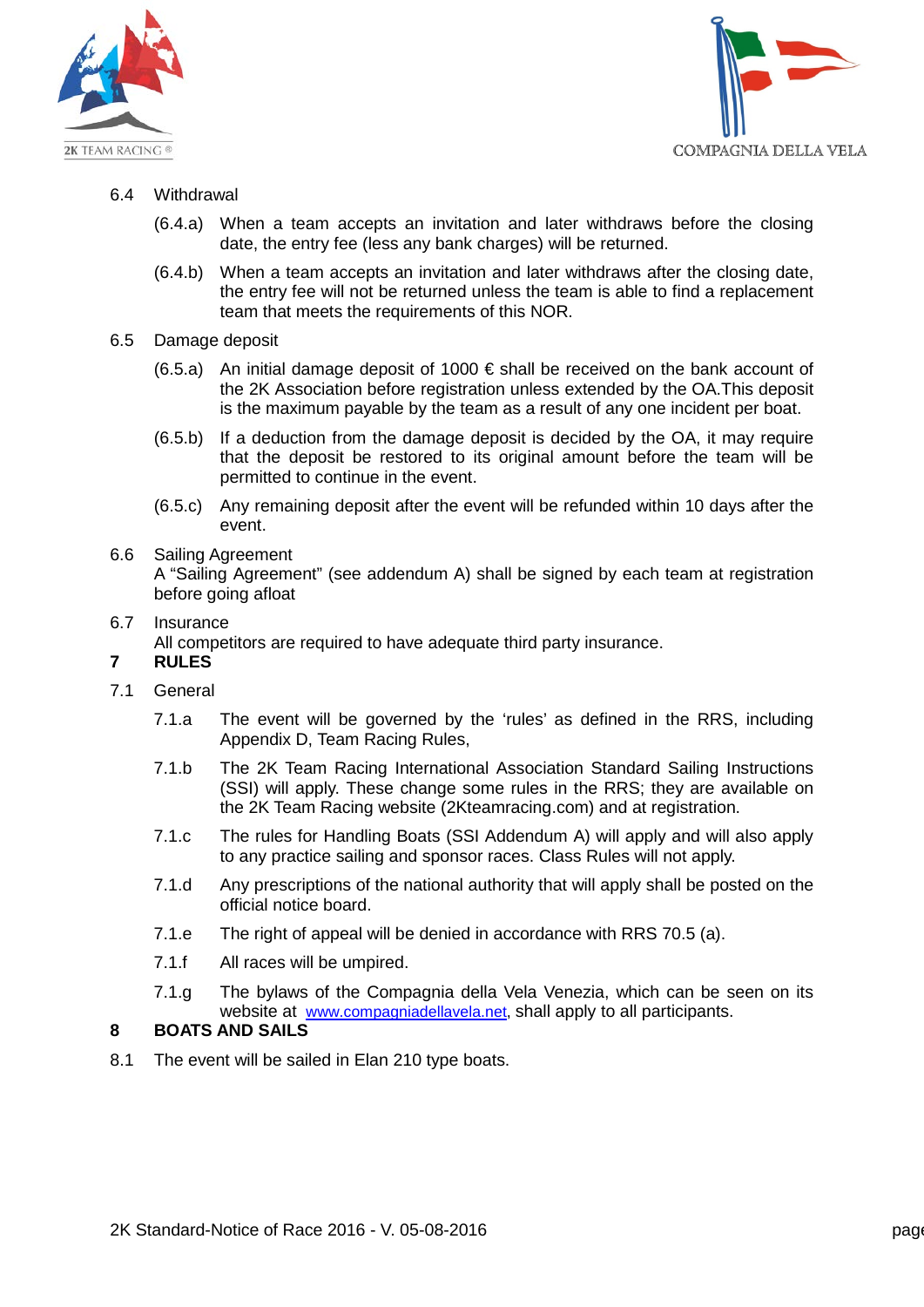



- 8.2 Boats will be allocated by the Race Committee.
- 8.3 This is a "White Sail" event, spinnakers will not be used.
- **9 CREW**
- 9.1 A team shall comprise a total of 8 persons. The maximum of any one gender shall be 50% of the total, plus one. Teams sailing with a 50:50 gender mix will receive a ranking bonus. All registered crew shall sail all scheduled races.
- 9.2 There is no weight limit.
- 9.3 When a registered crew member is unable to continue in the event the OA may authorize a substitute, a temporary substitute or other adjustment.
- 9.4 Any team that is given permission to sail without the required number of crew or gender mix may be allowed to sail, however they shall not be eligible to compete in any knockout stage and their results shall be discounted when final positions are calculated.

#### **10 EVENT FORMAT**

- 10.1 The event will consist of the following stages:
	- Stage 1: Multiple round robins
	- Stage 2: Finals, knock out (first to score 2race win points)
- 10.2 The OA may change the format, terminate or eliminate any round, when conditions or the remaining time scheduled do not permit the completion of the intended format.

#### **11 COURSE**

11.1 The course will be windward/leeward course with spreader mark, starboard roundings and finishing downwind.

# **12 ADVERTISING**

- 12.1 As boats and equipment will be supplied by the Organizing Authority, ISAF regulation 20.4 applies. Each boat may be required to display advertising as supplied by the OA.
- 12.2 Boats shall not be permitted the right to protest for breaches of any rules regarding advertising (amends RRS 60.1).

### **13 PRIZES**

13.1 The winning team will receive (to be defined)

#### 13.2 Other prizes may be awarded (to be defined)

#### **14 MEDIA, IMAGES and SOUND**

- 14.1 If required by the OA, media equipment (or dummies) supplied by the OA shall be carried on board while racing.
- 14.2 Competitors shall not interfere with the normal working of the OA supplied media equipment.
- 14.3 The OA has the right to use any images and sound recorded during the event free of any charge.

#### **15 PERSONAL BUOYANCY**

Adequate personal floatation devices may be required to be worn by all crew members when afloat. Competitors are advised to contact the OA to see if they may be borrowed.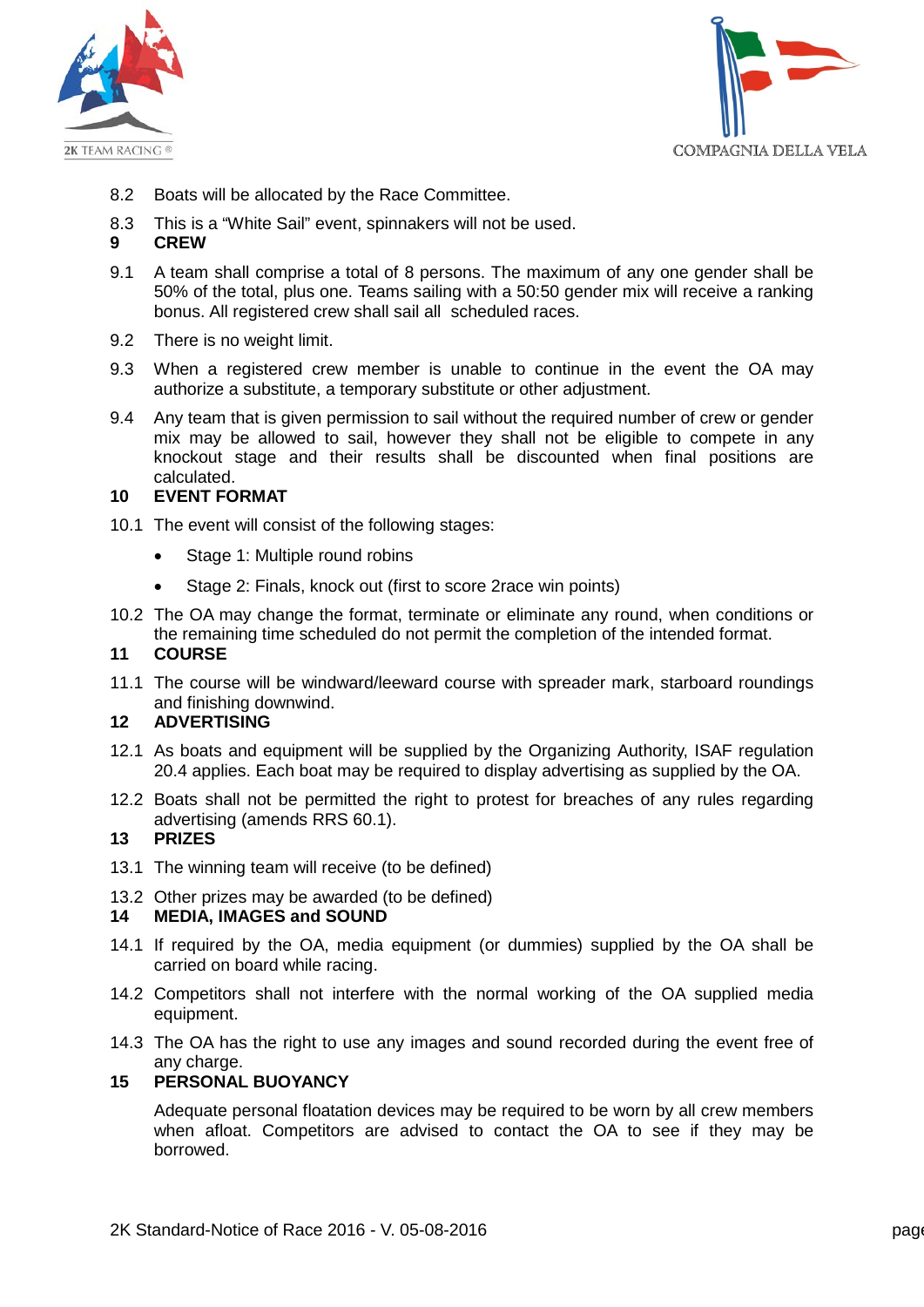



### **16 DISCLAIMER**

Nothing done by the organizers can reduce the responsibility of the boat nor will it make the organizers responsible for any loss, damage, death or personal injury however it may have been caused, as a result of the boat taking part in the racing. The organizers encompass everyone helping to run the race and the event, and include the organizing authority, the race committee, the race officer, patrol boats and beach masters and, for the purposes of this clause, the umpires.

#### **17 INVITATIONS**

Entries will only be accepted from invited skippers. If you wish to be invited please enter your team as soon as possible but not later than the Closing Date October  $3<sup>rd</sup>$ , by completing the online 2K entry form, which can be found on the event page of the 2K Team Racing International Association: [http://2kteamracing.com/events/.](http://2kteamracing.com/events/)

Also make sure that the entry fee is received on the bank account of the 2K Association before the Closing Date.

| NAME OF ACCOUNT:            | 2K Team Racing Association Europe |
|-----------------------------|-----------------------------------|
| CITY:                       | Delft                             |
| IBAN:                       | NL05INGB0006736774                |
| SWIFT-CODE (BIC):           | INGBNL2A                          |
| "Charges payable by sender" |                                   |

Please ensure that you give the name of your team when making payment and include the words 2K TEAM RACE - VENICE.

#### **OA CONTACT INFORMATION**

For answers to questions or more information regarding this event, please contact:

Tel 041-5200884 - segreteria@compvela.com.

#### **18 SOCIAL PROGRAMME**

On Friday  $4<sup>th</sup>$  an after race party and on Saturday 5th a dinner party for all competitors will take place at the Centro Sportivo di Eccelenza in the island of San Giorgio Maggiore. Guest can buy dinner ticket at the race office.

The dress code will be Suite and Tie.

# **19 TRAVEL AND ACCOMMODATION**

We offer to you 9 rooms in our guestroom (single, double and triple), situated in the island of San Giorgio Maggiore, for a total of 21 person: Tel. 041-5200884 - [http://www.compagniadellavela.net.](http://www.compagniadellavela.net/)

For other rooms you can contact Vento di Venezia, [http://www.ventodivenezia.it.](http://www.ventodivenezia.it/)

For other trip information, please contact: [http://www.albatravelgroup.biz](http://www.albatravelgroup.biz/)